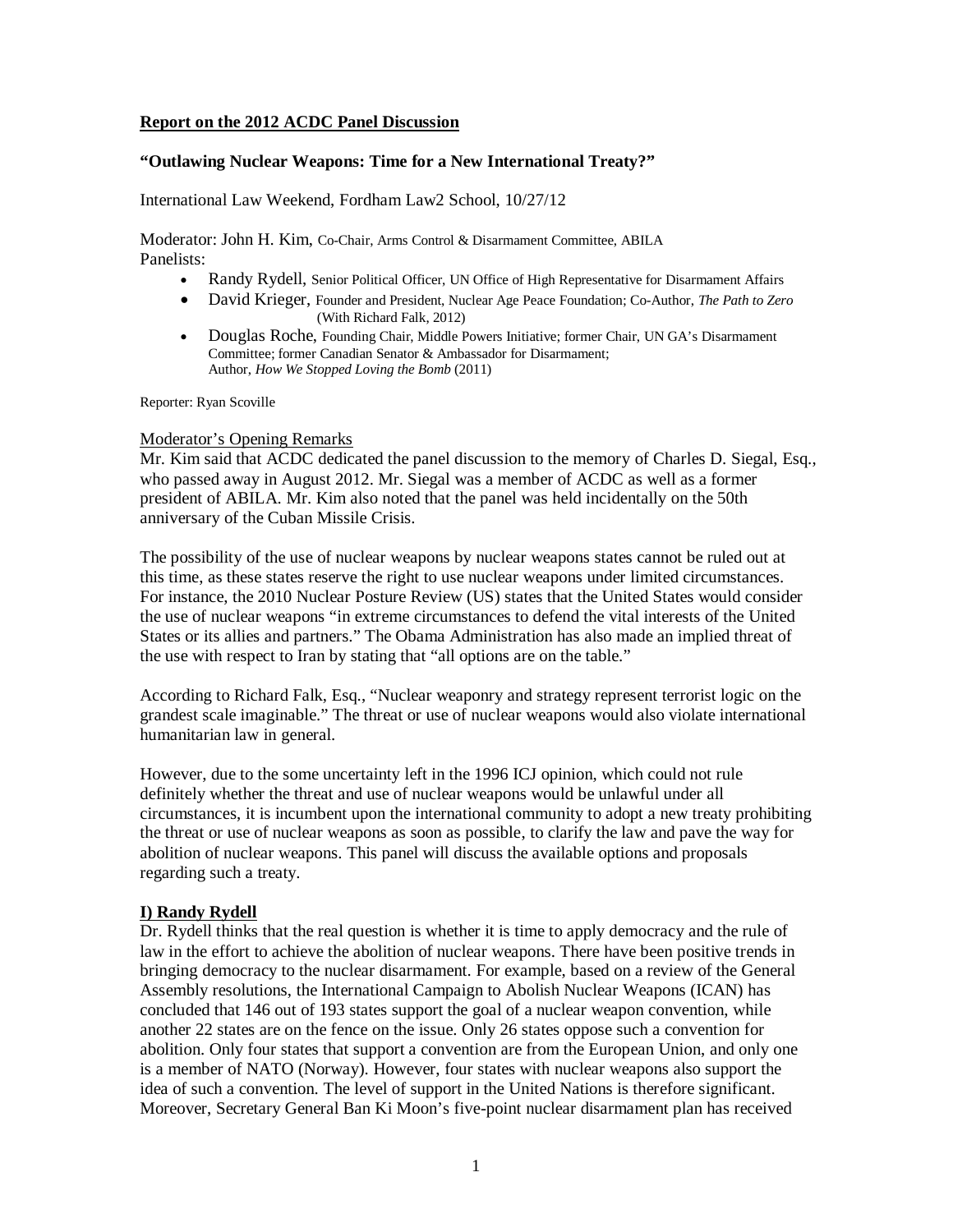significant support. Resolutions passed by parliaments around the world support the cause of nuclear disarmament. The Inter-Parliamentary Union and European Parliament have endorsed Secretary-General Ban's proposal. The same is true of the U.S. Conference of Mayors. Statesparties to the NPT have referred to the possibility of a convention, and in 2011 the ICRC adopted a resolution supporting the goal of a convention. Every year states put forward a resolution in the General Assembly to commence negotiations on a convention, but certain nuclear weapons states have refused to support such efforts.

In addition to the democratic trends, there have been developments with regard to the rule of law. The original approach was universal disarmament, but that has given way to partial measures. Efforts have included developing greater compliance with non-proliferation and disarmament treaties, broader state participation, efforts to create additional NWFZs, efforts to bring signed treaties into force (e.g., the CTBT), etc.

Obstacles still exist, however. These include vested interests for the preservation of nuclear weapons, the absence of an institutional infrastructure for disarmament (e.g., the lack of an international disarmament agency), the prevalence of arguments against disarmament, technical problems in the field of verification, the difficulty of sustaining public attention, the need to dissuade the use of preconditions, the persistence of the doctrine of deterrence, the absence of private foundation support, and the lack of congruence in international commitments by states.

Complete nuclear disarmament will ultimately require an international treaty. Timing and phasing are other important aspects of the disarmament process. The combination of public pressure, engagement from the international community, and enlightened leadership will be necessary to move ahead. Different parts of the United Nations may need to become more involved.

# **II) David Krieger**

Dr. Krieger began by recounting a story from the Cuban Missile Crisis: A Soviet ship dropped depth charges to signal to a nearby Soviet submarine that it needed to surface. The captain of the submarine, however, misunderstood this signal for a U.S. attack and prepared to fire a 10KT nuclear torpedo against a U.S. vessel in the vicinity. The only reason this did not happen is that one of the three officers whose approval was required for firing refused to sign off on the decision. If he had approved, there would have been a nuclear war. The example shows the precariousness of that crisis.

Dr. Krieger also recounted recent litigation in which he was involved. A group of protestors, including him, went to Vandenberg Air Force Base and allegedly trespassed on government property. Their goal was to persuade military leadership to reconsider the utility of ICBM tests. During the ensuing litigation, the government brought a motion in limine to preclude discussion about U.S. nuclear policy, but the defendants countered that the U.S. policy should have been the focal point. The United States has not fulfilled its obligations under NPT Article 6, is committing crimes against the environment and future generations, and has breached the trust of the international community.

It is past time for a new international treaty. The hard part is developing sufficient international political will, which is missing right now. All three prongs of Article 6 of the NPT have been violated by the United States and other nuclear powers. Bold action by non-nuclear weapons states is needed. The premise for such action is that nuclear weapons are a threat to civilization. There needs to be a sense of urgency.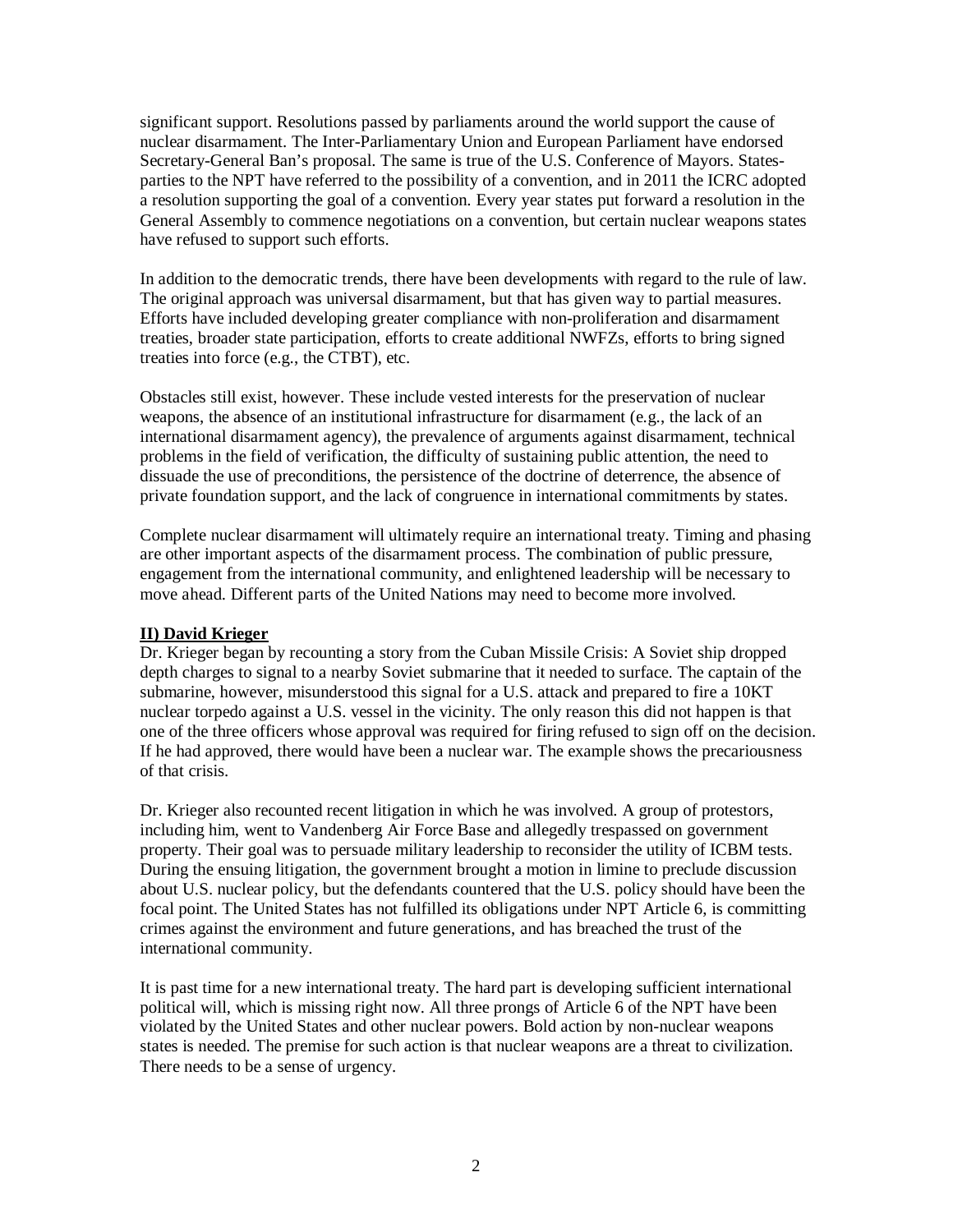Actions that non-nuclear states could take: (1) announce a boycott of the 2015 NPT review conference if nuclear states have not commenced negotiations by 2015 for a nuclear weapon convention; (2) commence legal action against nuclear weapons states for breach of Article 6 obligations; (3) withdraw from the NPT as a protest; and (4) declare the NPT null and void as a result of the failure of the nuclear states to fulfill their obligations. Dr. Krieger favors the first two of these steps.

## **III) Douglas Roche**

Ambassador Roche argued that human rights and other considerations make it urgent to develop a new abolition treaty. He argued that it is hard to reconcile continuing improvements in human civilization with the reality that nuclear weapons are still around. There are still 20,000 nuclear weapons in existence. He opposes confining the nuclear discussion to Iran. Nuclear states will not by themselves give up their weapons, but may respond to a developing norm against the weapons that may be advanced by middle-power states such as Germany, Japan, and Canada. A model treaty ("nuclear weapon convention") has been around for more than 10 years now. We are at a stage where 2/3 of states have already voted to commence negotiations on such a treaty, but they simply have not taken action because of the opposition of the main nuclear states.

Generally speaking, the subject of nuclear disarmament is not on the radar in the U.S. Presidential candidates do not discuss it. In fact, the United States and Russia are modernizing their nuclear weapons. The Secretary General has been rebuffed by nuclear states. However, the legal and political conditions necessary for a convention are present and need to be invoked.

# **IV) Q & A Session**

*\**Moderator's Q: *Many civil society groups and NAM states call for an immediate, comprehensive nuclear weapon convention, while the U.S. government supports a step-by-step approach. What is your opinion on a third approach such as negotiating a simple treaty prohibiting the threat or use of nuclear weapons, through a process similar to the adoption of the Ottawa landmine treaty?*

Response by Dr. Krieger: The focus should be banning possession, not simply the threat or use of nuclear weapons. The ICJ's advisory opinion on nuclear weapons suggests that the threat or use of nuclear weapons is illegal because no use of nuclear weapons could possibly comply with international humanitarian law.

Response by Dr. Rydell: After World War I, the 1925 Geneva Protocol outlawed the use of chemical and biological weapons. A comprehensive chemical weapons convention took approximately 70 years after that. We cannot wait another 70 years. It is doubtful that recognized nuclear weapons states would sign such a treaty because it would conflict with their doctrines on nuclear deterrence. Umbrella states that benefit from possession would also oppose outlawing nuclear weapons. The result is that the treaty would not be universal and would not be terribly effective. There are five metrics for evaluating the quality of disarmament agreements: (1) verification, (2) transparency, (3) universality, (4) irreversibility and (5) binding character. A simple prohibition treaty cannot meet these metrics.

Comment by Moderator: Even a simple prohibition treaty, signed by a majority of nations, would help to establish a new norm that might deter nuclear weapon states from use, while discouraging aspiring states from developing the bomb. It may serve as a good stepping stone toward negotiating a comprehensive nuclear weapon convention.

\*Audience Q: *What about the possibility of stockpile reductions through reciprocal measures?*